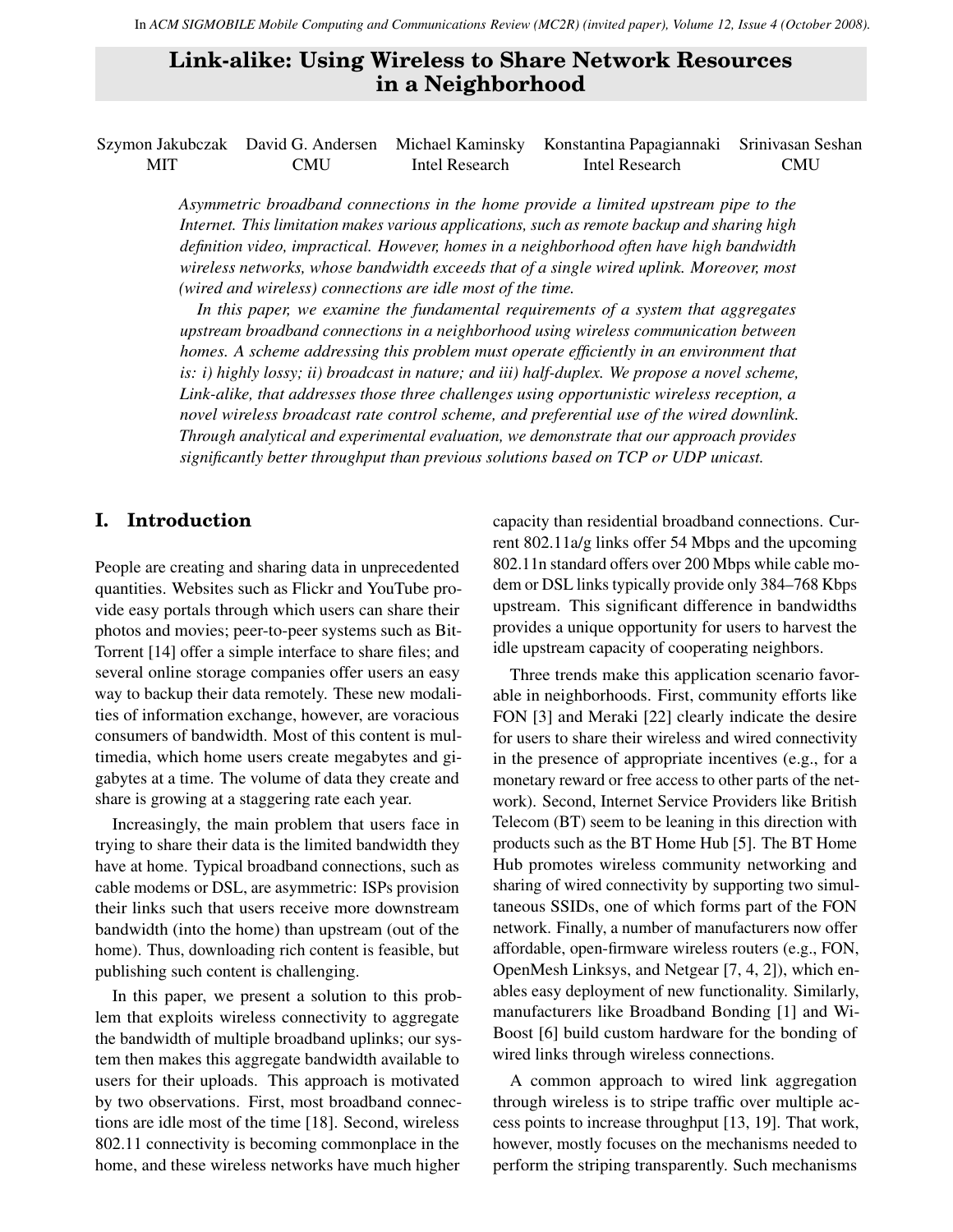include deciding how long to stay on each wireless channel, minimizing the time needed to switch channels, handling the queues of multiple TCP connections, and interfacing with the kernel. A common assumption in these approaches is that the wireless links can deliver packets quickly and reliably to the access point. In contrast, our focus is on devising a solution that works well within the constraints of neighborhood wireless deployments: they are unplanned, they have a wide range of link quality, and obstructions and interference are common.

In this paper, we re-examine the problem of aggregating broadband connections, with a specific focus on the requirements imposed by the neighborhood environment. The three central challenges are:

- 1. Work efficiently in a high-loss environment. Wireless links between neighbors are unplanned and can exhibit a wide range of performance [\[18\]](#page-13-1). Transport protocols such as TCP may perform quite poorly in this environment, particularly when communicating with distant or occluded neighbors. The system should maintain high throughput despite this potentially high loss rate.
- 2. Work efficiently in a broadcast environment. Wireless is fundamentally a broadcast medium, in which all nodes have a chance to receive a particular transmission. If *any* neighbor with spare uplink capacity receives a transmitted packet, the source should not waste wireless capacity retransmitting the packet to a different neighbor.
- 3. Make efficient use of the half-duplex, shared medium. A node cannot send and receive simultaneously on a single channel. Given that downlink wired capacity is often abundant in the neighborhood environment, the system should favor using the wired downlinks instead of the wireless whenever possible. (For example, as we discuss later, our system uses the downlinks to schedule nodes and acknowledge received data.)

We present *Link-alike*, a system that uses *opportunistic wireless broadcast* to aggregate neighboring upstream broadband bandwidth. The source broadcasts data to everyone that can hear, and the participants in the system decide (using one of several techniques described later) how to most efficiently get that data to the intended recipient. Although the idea of wireless opportunism has been applied before to routing in mesh networks [\[11,](#page-13-12) [21,](#page-13-13) [12\]](#page-13-14), Link-alike is the first system to use this technique to aggregate the uplink bandwidth of multiple access points.

The neighborhood scenario we consider is inherently *cooperative*: users share resources so that they individually receive improved throughput when they need it and idle bandwidth is available. Thus, in addition to maximizing throughput, Link-alike tries to minimize wasted transmissions on both the wired and wireless networks since other users may be using these resources simultaneously.

After reviewing background information and related work in Section [II,](#page-1-0) we describe in Sections [III](#page-2-0) and [IV](#page-6-0) the design and implementation of Link-alike and its strategies for sending data through neighbors and for making efficient use of the wireless medium. We then provide a detailed theoretical comparison of the opportunistic approach versus unicast techniques (Section [V\)](#page-7-0), including the maximum achievable throughput given a set of system parameters. Section [VI](#page-9-0) shows through analysis and experimentation that Link-alike achieves nearly optimal efficiency. We conclude by discussing practical deployment issues and future extensions to our work.

# <span id="page-1-0"></span>**II. Background and Related Work**

Our work builds upon related work in three areas: network connection sharing, opportunistic wireless delivery, and techniques for improving transport efficiency over lossy networks.

#### **II.A. Network Connection Sharing**

These schemes share Link-alike's goal of aggregating multiple broadband links to increase upload or download speeds. Particular proposals, such as [\[27,](#page-13-15) [17\]](#page-13-16), advocate doing so using wireless, and define appropriate flow scheduling approaches. The recently proposed FatVAP [\[19\]](#page-13-11) and at least two commercial products also offer network connection sharing: *Broadband Bonding* [\[1\]](#page-13-8) and *WiBoost* [\[6\]](#page-13-9). These products appear to target a similar application scenario to that addressed by Link-alike. Based on the limited literature on their products, it appears that they also focus on flow load balancing and unicast distribution. As we show in Section [VI,](#page-9-0) Link-alike can substantially out-perform these unicast schemes.

#### **II.B. Opportunistic Wireless Delivery**

Traditional network and application-layer approaches to wireless connectivity attempt to force it into the abstraction of a relatively reliable point-to-point link. Packets are transmitted via unicast to receivers, and 802.11 NICs mask losses by retransmitting the packet,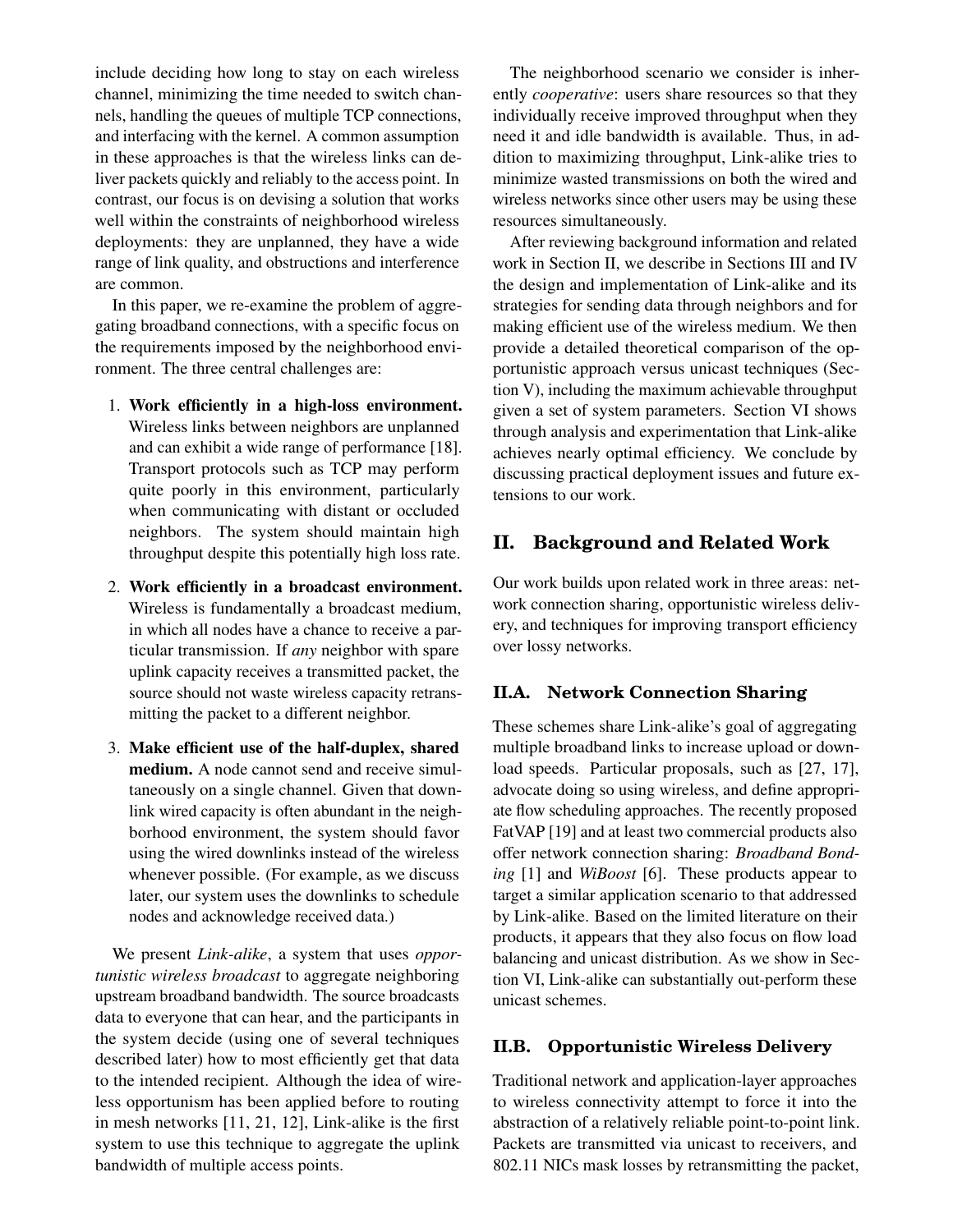potentially using different modulation schemes, until a maximum number of retries or a successful reception. This approach provides system designers with an easy and familiar interface, but hiding the complexity of the wireless medium also hides some of its power.

The wireless medium is intrinsically broadcast. Because receivers are separated spatially, each receiver typically sees an uncorrelated set of bit-errors. Hence, even if one receiver is unable to decode a wireless frame, others may be able to do so. In recent years, this observation has been exploited by several opportunistic transmission schemes to substantially increase throughput in multi-hop wireless mesh networks.

MRD (Multi-Radio Diversity) [\[23\]](#page-13-17) and SOFT [\[29\]](#page-13-18) use reception variability to hide losses in transmissions from clients to an access point. ExOR [\[11\]](#page-13-12) and others [\[21\]](#page-13-13) use reception variability to opportunistically forward data as far as possible in a mesh network. MORE [\[12\]](#page-13-14) combines the ExOR design with network coding to greatly simplify the coordination task. There have also been efforts [\[24,](#page-13-19) [15\]](#page-13-20) that apply similar techniques to forwarding in sensor networks. Although these previous systems use data received at different nodes opportunistically, none of these have considered the particular problem domain that Linkalike addresses. The wide range of previous efforts demonstrates that the effective use of opportunistic forwarding in a particular context mandates solutions to a number of domain-specific issues.

In this work, we use the wireless medium to naturally provide an *anycast* communication model, where it is sufficient for any of the potential receivers to successfully receive a transmitted packet. In the scenario we examine, the opportunistic approach is key to allowing Link-alike to take advantage of neighbors with poor reception, where making explicit (and often unsuccessful) attempts to reach only that neighbor would simply waste network capacity.

#### **II.C. Transport over lossy networks**

TCP treats losses as an indication of congestion and reduces its sending rate in their presence. It has long been observed that as a result, TCP performs poorly when it experiences significant numbers of non-congestive losses—as is common on wireless links. Link-alike's approach is to use a custom transport protocol over the wireless link, while using TCP over the wired uplink from the neighbors to the destination. This approach is inspired by many proxy-based solutions such as Split-TCP and Snoop [\[8\]](#page-13-21), among others. Because Link-alike assumes a modified sender as well as proxies on the neighboring APs, it does not need to

force its changes into TCP as much prior work does. Link-alike still uses end-to-end acknowledgments for reliability, but it implements its own wireless broadcast rate-control scheme, described in Section [III.](#page-2-0) We emphasize that Link-alike does require changes on the APs themselves; however, we feel that such a requirement is well justified in the studied environment. BT, for example, already controls what is running on their Home Hub, and re-configurable APs are shipped by several manufacturers (e.g., OpenMesh, Linksys, Netgear, Meraki, FON [\[7\]](#page-13-5)).

# <span id="page-2-0"></span>**III. Design**

Link-alike's primary goal is to minimize the total transfer time by using neighbors in the most effective way possible. The system's secondary goal is to minimize wireless cost, i.e. the amount of airtime occupied by the transmission of each unique piece of information a metric that will reach high values in the presence of unnecessary retransmissions.

This section presents the design of Link-alike, which achieves these two goals by meeting the three requirements set forth in Section [I:](#page-0-0) it works efficiently in a high-loss environment, it works efficiently in a broadcast environment, and it makes efficient use of the half-duplex, shared medium.

Throughout our work, we focus on a single wireless transmitter in the network (treating other transmitters merely as interference and the causes of packet loss), and we target our solution to using neighbors who are one wireless hop away from the source. We assume that the transmitters use a single shared channel. We believe this focus is reasonable since most home networks are typically idle and the current ratio of wireless to wired bandwidth does not require a large number of neighbors to maximize performance. In Section [VII,](#page-11-0) we discuss possibilities for extending our system to relax these constraints.

To illustrate how Like-alike's opportunistic broadcast strategy provides the best solution for the neighborhood environment, we compare it to two alternate strategies: TCP striping and UDP unicast.

#### **III.A. Alternate 1: Unicast TCP striping**

Many existing broadband aggregation techniques direct different TCP connections through different access points or neighbors. Although these schemes allow faster aggregate downloads (e.g., if a Web browser opens multiple TCP connections), they typically do not directly speed up the transfer of a single file. To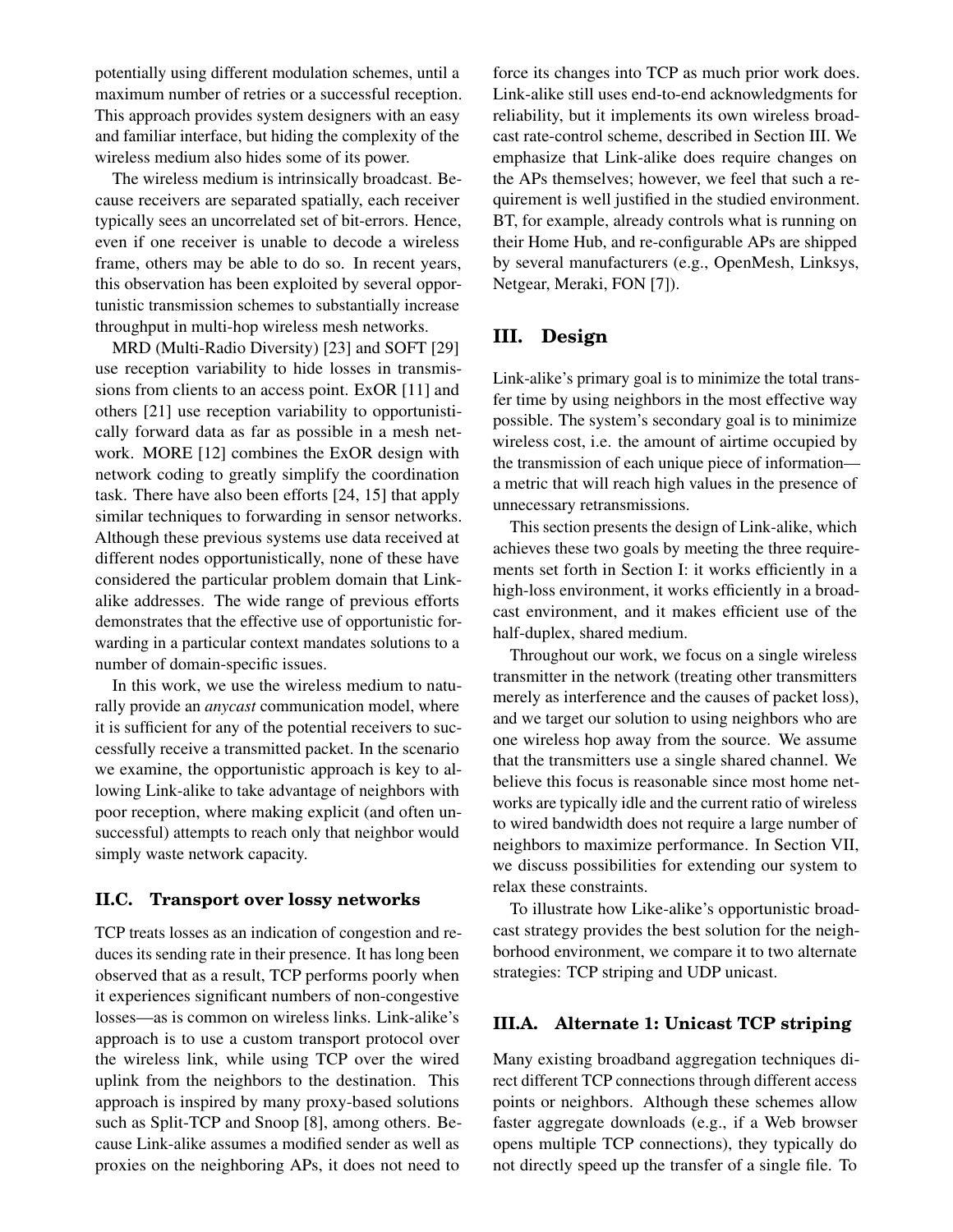

<span id="page-3-0"></span>Figure 1: The basic data flow in the system. The source can transmit chunks of the file either on the wireless interface or the wired uplink. Each neighbor buffers received chunks before sending them upstream. The destination reassembles the chunks it receives into the output file.

compare with these schemes, we implement an aggregator where the sender opens a TCP connection to the destination through each neighbor. The source sends chunks of the file to the open sockets on a greedy firstcome-first-served basis. No special queuing discipline is applied at the wireless interface.

This approach suffers from two weaknesses. First, when a packet received by the intended neighbor is corrupted, the link layer must retransmit the packet even if it was received correctly by other nodes. Second, if losses are severe enough that the link is unable to retransmit a packet successfully, TCP will be exposed to the loss. As many past studies have shown, TCP performs poorly when operating over such lossy links.

#### **III.B. Alternate 2: UDP Unicast**

Figure [1](#page-3-0) shows the basic data flow for our UDP unicast setup (and for Link-alike, described below). The source divides the file into packet-sized chunks, which it sends either over its wired uplink or broadcasts on the wireless interface. Any neighbor that successfully receives a chunk can buffer it, ship it to the destination over its wired uplink, or drop it.

In UDP unicast, the sender addresses each wireless transmission to a specific neighbor. This protocol implements the optimal unicast strategy developed in Section [V:](#page-7-0) it ships chunks through the neighbor with the best packet reception probability who has available bandwidth. Since 802.11-compliant interfaces support multiple modes (bit-rates) which trade errorprotection for transmission time, the source picks the *most efficient* neighbor, i.e., that which offers the lowest expected transmission time (ETT) per packet [\[10\]](#page-13-22). Observe that this strategy matches the approach taken in FatVAP [\[19\]](#page-13-11).

The unicast strategy requires estimates of reception

probabilities. To obtain these estimates, all neighbors passively sniff the wireless interface and count the number of unique packets they observed from the source (uniqueness is determined by the packet sequence number). The neighbors report to the destination the number of packets they observed during the last measurement period. (A measurement period is defined as a sequence number range so that all neighbors provide a consistent count.) The destination uses this information to rank the neighbors in ascending ETT order. The neighbors also send their queue size and estimated uplink capacity with each upstream packet. Using this information, the destination computes the optimal transmission schedule and provides it to the source.

Finally, the destination sends ACKs to the source over the downstream wired connection. The neighbors do not need to query the destination to decide which chunks to send upstream: they simply upload each chunk that the source successfully transmits to them.

Like the TCP alternative, this approach must also retransmit packets unnecessarily when the intended recipient does not receive the packet. However, it does not suffer from the problems related to TCP performance over lossy links.

### **III.C. Link-alike: UDP broadcast**

Link-alike is a *two-tier* file transfer protocol that is similar to the UDP unicast approach. On the first hop, a Link-alike source broadcasts chunks to all neighbors (as opposed to the UDP unicast scheme above which assigned chunks to specific neighbors and retransmited them until they arrived at that neighbor). Simultaneously, the source greedily transmits chunks on its own uplink and does not transmit those chunks over the wireless.

For the second hop, neighbors use TCP to ship their chunks over the wired uplink to the destination. Because Link-alike is a broadcast scheme, however, more than one neighbor might receive a given chunk. Thus, the core of Link-alike is a scheduling algorithm that determines which neighbors transmit which chunks over the wired uplink.

# *III.C.1. Scheduling*

Our design for Link-alike results from the following design decisions:

Centrally scheduled. The most fundamental decision that the source and neighbors must make is which chunks to send to the destination and how. To use both the wired and wireless medium efficiently and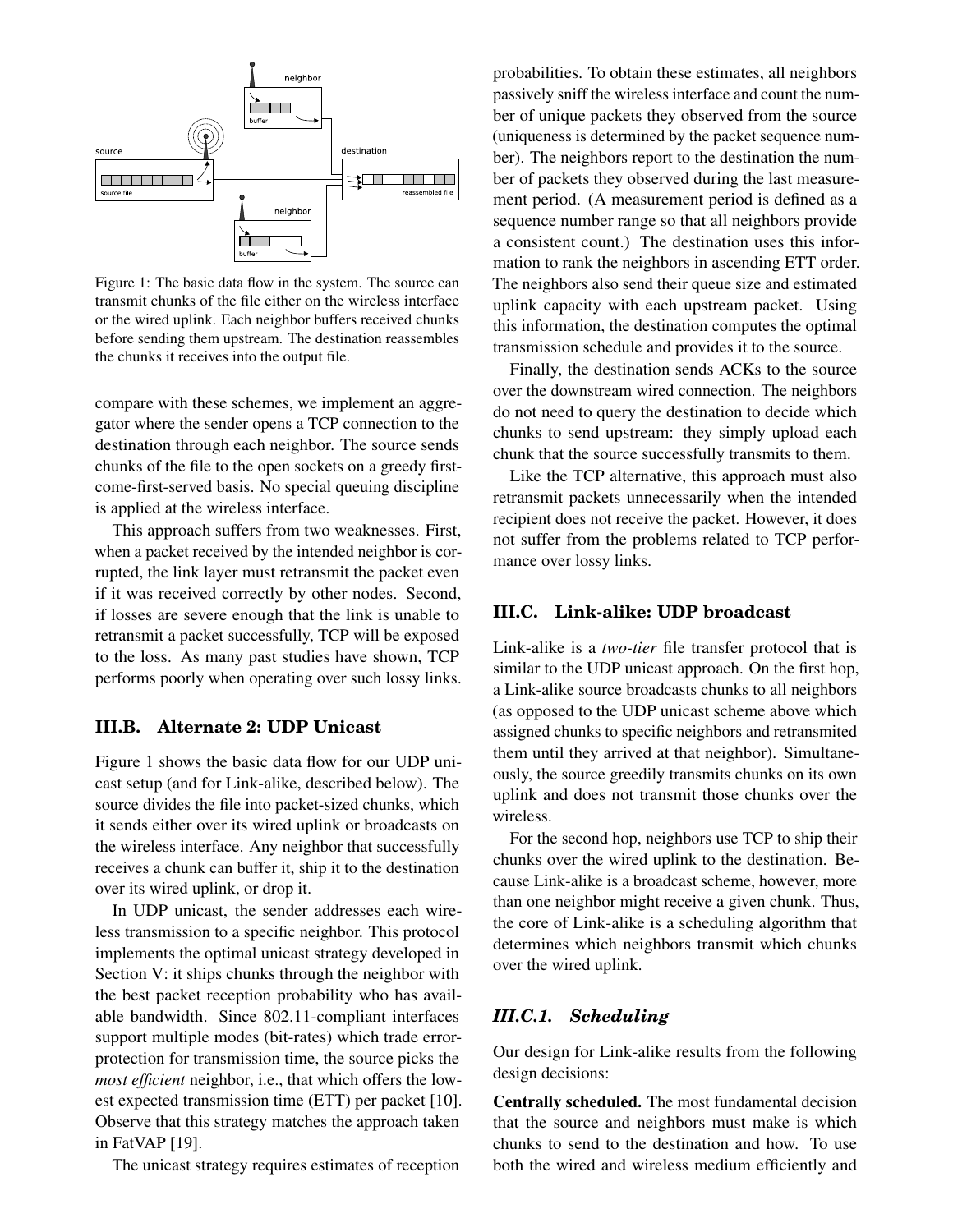to minimize transfer time, these nodes must use an effective transfer strategy.

In designing Link-alike, we explored three such strategies: scheduled, random, and network coding. In the scheduled scheme, a single node decides which nodes send which chunks. Because this one node assigns chunks to neighbors, it can avoid redundancy and reduce transfer time.

The primary advantage of the random and coding schemes is that they do not require per-chunk coordination among the neighbors. In the random scheme, individual neighbors decide independently which chunks to send to the destination by randomly picking from among the chunks they have received. Our initial experiments showed, however, that the random scheme runs into the coupon-collectors problem (requiring *n*log*n* uploads) unless the chunks are acknowledged to every neighbor, thus requiring coordination. Additionally, the probability of two neighbors uploading the same chunk is inversely proportional to the number of chunks buffered at the neighbors; as a result, random scheduling is only efficient when the system is highly wired-bottlenecked (Section [V\)](#page-7-0). When wiredbottlenecked, the source can fill the neighbors' buffers quickly enough to avoid leaving their uplink capacity idle.

The network coding approach avoids these problems by generating random linear combinations of the received chunks. Such combinations are independent with very high probability. This scheme, however, has several downsides: the number of chunks combined together must be limited which requires batching; both the neighbors and the destination have to perform finite field algebra; finally, the neighbors must know how many coded chunks to generate [\[12\]](#page-13-14), which requires solving the capacity problem defined in Section [V.](#page-7-0) Based upon these limitations, we chose the centrally scheduled design for Link-alike.

The destination node is the scheduler. Because the neighbors are already communicating with both the source and the destination, these two nodes are natural choices to act as the scheduler.

The choice of the destination node stems from the fact that the scheduling node must know which chunks each neighbor has in order to produce an effective schedule. The neighbors send reception reports to the scheduler. Thus, if the source is the scheduler, the neighbors must transmit their reports over the wireless. These transmissions can cause interference, and small packet transmissions make less efficient use of the wireless capacity. By choosing the destination as the scheduler instead, the neighbors can send reception



<span id="page-4-0"></span>Figure 2: The basic communication via neighbors in destination-coordinated FCFS. For clarity, the diagram shows only a single chunk exchange; in practice, the neighbor would be uploading previously scheduled data while awaiting a new schedule.

reports over their substantially more reliable upstream wired connection.

Greedy, first-come, first-served scheduling. Given a set of neighbors and the list of chunks they have received from the source via broadcast wireless, the destination must schedule chunks to neighbors. Linkalike uses a greedy, first-come-first-serve (FCFS) strategy that schedules chunks to the first neighbor with capacity that has that chunk. (Neighbors piggyback their available capacity on the shipped chunks.) By scheduling chunks onto neighbors as soon as they have spare capacity, it ensures that at least *that* neighbor will efficiently use its bandwidth. Although we have not (yet) proved whether our greedy strategy is optimal, in practice it works well, as we show in Section [VI.](#page-9-0)

#### *III.C.2. The greedy scheduler algorithm*

The details of the greedy scheduler are as follows (see Figure [2\)](#page-4-0):

- 1. The source broadcasts the chunks of the file in order. When it completes, it cycles back and rebroadcasts chunks that have not yet been acknowledged (Step 6) by the destination. The source transmits chunks at a rate it estimates will keep its neighbors uplinks full without wasting wireless bandwidth (Section [III.C.3\)](#page-5-0).
- 2. Neighbors receive a wireless broadcast and send a *reception report* to the destination via their wired uplinks. They insert the received chunk into their buffer.
- 3. The destination maintains a FIFO list of the chunks reported by each neighbor. It declares a neighbor *schedulable* when that neighbor has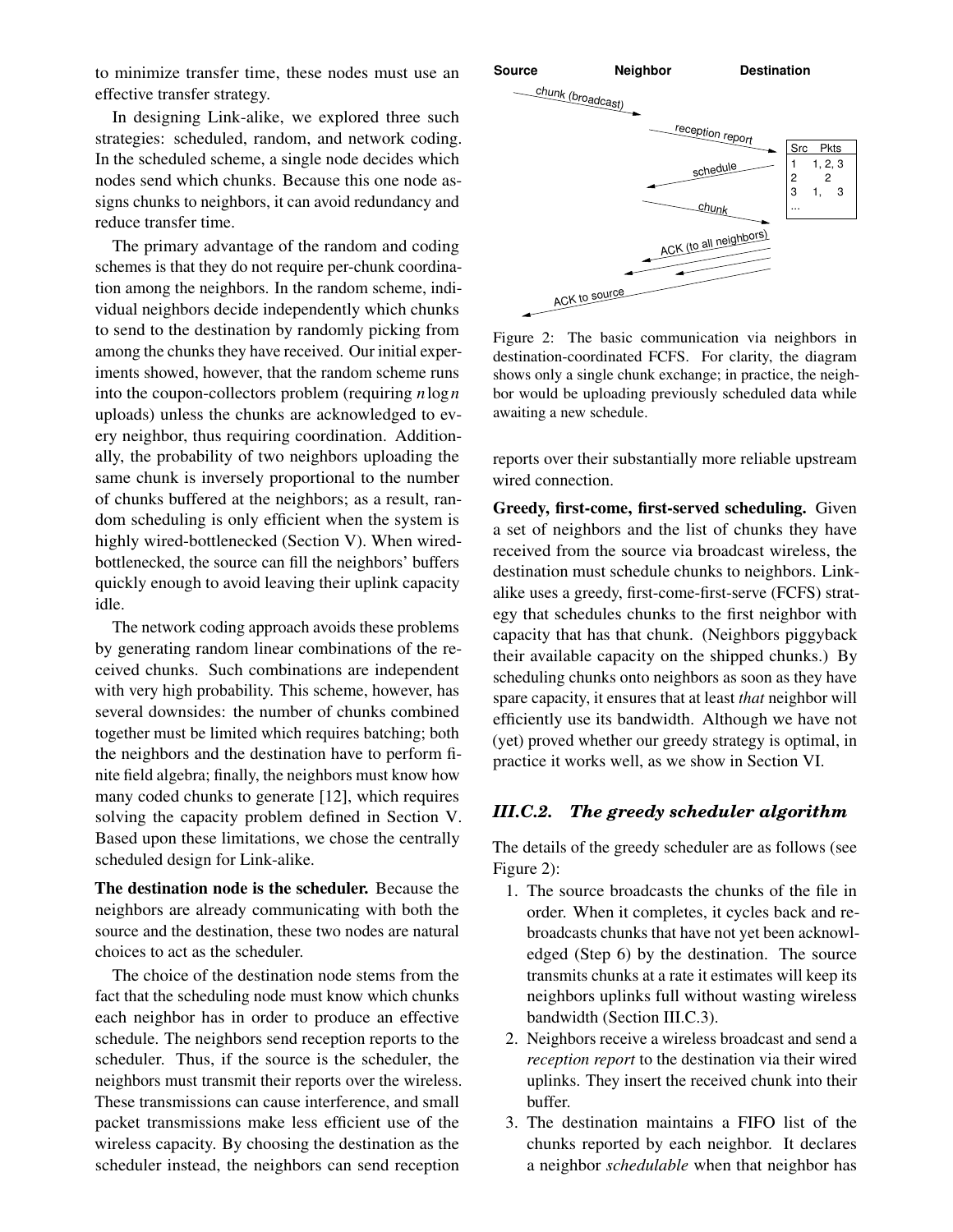chunks to send that have not already been scheduled to another neighbor and when it believes that neighbor to have spare uplink capacity (Section [III.C.3\)](#page-5-0).

- 4. The destination assigns chunks to schedulable neighbors in FCFS order.
- 5. The destination notifies the schedulable neighbors which chunks they should send.
- 6. When the destination actually receives a chunk, it reliably sends an acknowledgment to the source and to every neighbor. These ACKs permit neighbors to flush useless chunks from their own buffers (Section [III.C.4\)](#page-6-1).

Note that for clarity, the figure shows the communication as if it were synchronous; in practice, both neighbors and the destination operate asynchronously and batch some of their communication for efficiency, as we describe later.

# <span id="page-5-0"></span>*III.C.3. Capacity Estimation*

Capacity estimation is required for two aspects of chunk scheduling in Link-alike. First, the neighbors must estimate their available uplink capacity. Second, in order to avoid wasting wireless transmissions and needlessly overflowing the neighbors' buffer space, the source should determine the slowest rate at which it can transmit on the wireless medium while ensuring that neighbors' uplinks are full.

Link-alike deals with capacities as bandwidth-delay products (BDP) instead of directly estimating rates.

Uplink capacity estimation using BDP. Link-alike neighbors send chunks to the destination using TCP. The FCFS strategy schedules new chunks to a particular neighbor only if it has spare capacity. To avoid an imbalance of outstanding requests to neighbors, the destination issues upload requests to each neighbor at a rate no greater than its upload capacity. Rather than measuring and enforcing a *rate*, Link-alike uses a simple per-neighbor sliding window-based approach: the number of *outstanding* uploads (assigned to the neighbor but not yet executed) is bounded by the window size. Clearly, to achieve full link capacity, the window size must exceed the bandwidth-delay product (BDP) of the wired link. An excessive window, however, could lead to imbalance as we discuss in the next subsection.

To estimate the BDP, the neighbors use TCP buffer auto-tuning and query the kernel for its estimate of the send socket buffer size each time they pass a chunk to the socket. The resulting value is a safe upper bound on the amount of data that the neighbor could upload

to the destination (even if it is too low, the resulting low socket buffer size would itself limit the neighbor's capacity).<sup>[1](#page-5-1)</sup> This value is sent to the destination along with the chunks, so the destination can adjust the window size before it issues the next schedule to fill the window.

Source broadcast rate. Unlike neighbor capacity estimation, there is no well-defined optimal source broadcast rate; in many scenarios, larger values continue to marginally increase the end-to-end transfer rate while considerably increasing the load on the wireless network.

To understand this trade-off, consider a source with neighbors  $n_1, n_2, n_3, \cdots, n_k$  where the probability that these neighbors hear transmissions from the source decreases exponentially with increasing subscript. At a low transmission rate, the source can saturate  $n_1$ 's uplink. At double that base rate,  $n_1$  and  $n_2$  both receive enough chunks to saturate their own uplinks, but the end-to-end rate is not doubled because these neighbors receive some overlapping chunks. At four times the base rate, a third receiver now receives enough chunks, and so on.

Link-alike sources therefore dynamically determine a broadcasting rate that will fill the uplink TCP windows of all neighbors *who account for 5% or more of the total throughput to the destination.* Although the choice of 5% is arbitrary, in our test topologies, it provided a good balance between keeping useful neighbors sending while not wasting wireless broadcasts to extremely poor neighbors. To ensure the uplinks do not go dry during transient variations in available wireless bandwidth, we aim to ensure that the buffer of each useful neighbor contains data amounting to 5x its estimated BDP.

To determine the sending rate, the destination counts the number of chunks shipped from each neighbor in every window of 200 chunks. It reports the maximum number of chunks that are needed to reach  $5 \times BDP$ buffer occupancy among neighbors that shipped more than 10 chunks each (5% of the total). The source uses this feedback value, *F*, to drive a proportionaldifferential controller that attempts to keep that capacity occupied without overflowing. Every 0.2 seconds the controller computes the new packet broadcast rate

<span id="page-5-1"></span><sup>&</sup>lt;sup>1</sup>This approach actually estimates the TCP fair-share capacity, not the *spare* capacity. In the future, we plan to investigate using techniques from TCP-Nice [\[28\]](#page-13-23) or TCP-LP [\[20\]](#page-13-24) to ensure that opportunistic transfers do not interfere with the uplink owner's own traffic.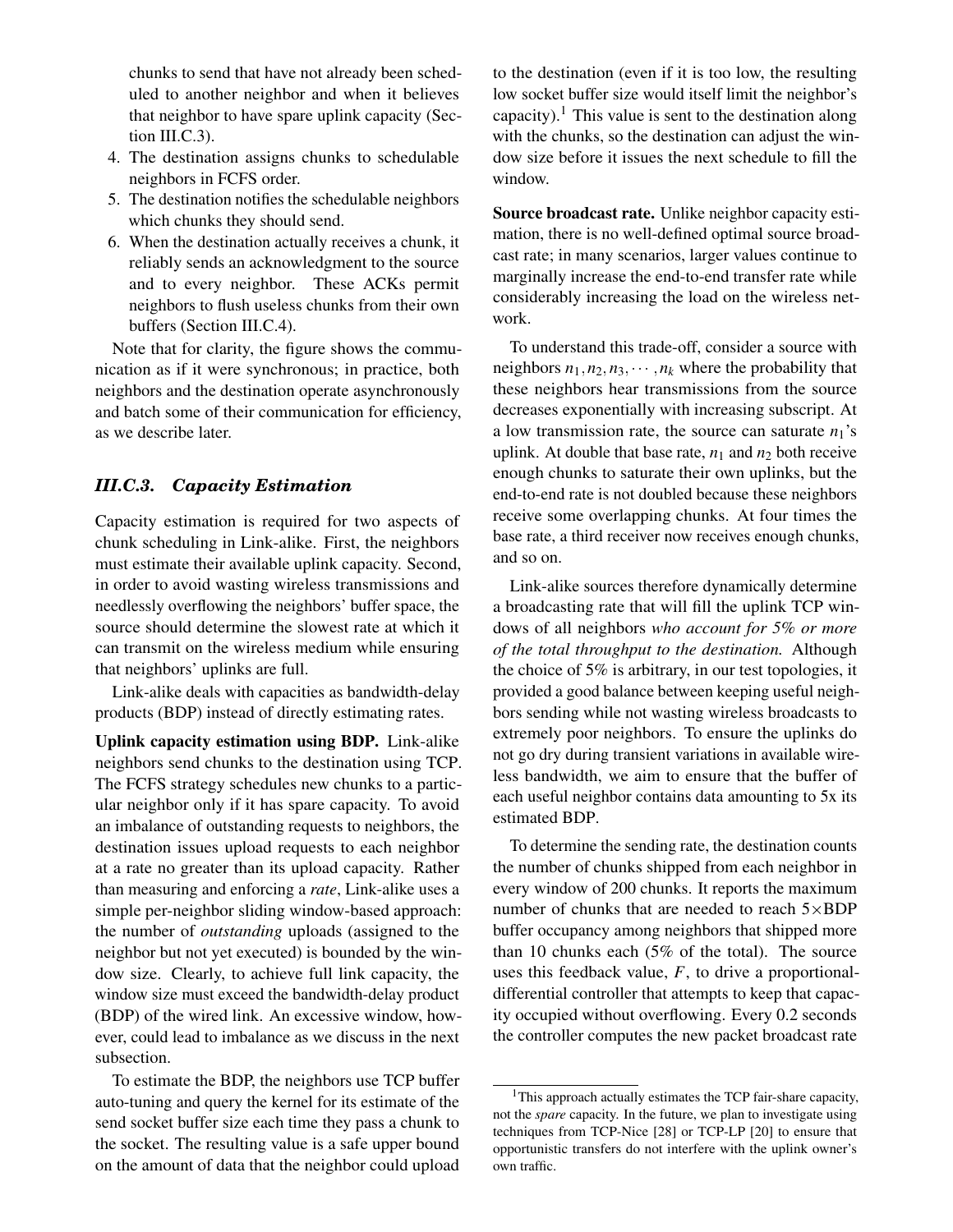as:

$$
F = \max_{\text{contributing neighbors}} (5 \times \text{BDP} - \text{buffered})
$$
  
rate = rate<sub>old</sub> + (0.1F + 0.4(F - F<sub>old</sub>)) × 1/s  

$$
F_{\text{old}} = F
$$

The rate is clipped to be between zero and the maximum packet rate for the wireless bitrate used.

Bit-rate selection. Link-alike's transmissions are not addressed to any one neighbor; hence, no traditional auto-rate algorithm is applicable. In general, the optimal bit-rate selection for opportunistic broadcast is an open problem, and is beyond the scope of this paper. Instead, Link-alike drafts behind the auto-rate algorithm used by unicast transmissions. First, we determine the long-term best bit-rate for each neighbor using the algorithm built into the driver (SampleRate [\[9\]](#page-13-25)). Subsequently, the bit-rate for each transmission is set to the best bit-rate for the lowest expected time (i.e. ETT metric [\[16\]](#page-13-26)) to a neighbor with available bandwidth. This heuristic essentially mimics the optimal unicast strategy.

# <span id="page-6-1"></span>*III.C.4. Acknowledging Received Data*

As noted above, the source transmits the entire file in order over the wireless medium. We assume that the file is large enough that the time needed to do so is long; as a result, the system uses a completely asynchronous, end-to-end acknowledgment scheme. Link-alike sends these acknowledgments only from the destination to ensure reliability.

Although we use TCP to provide reliable delivery of chunks over wired uplinks, chunks may be lost over the wireless medium or because a neighbor has failed after receiving them. In the approaches that use wireless unicast, the 802.11 transmitter retransmits the packet until it receives an 802.11 ACK from the intended receiver. Broadcast packets have no such mechanism (nor should they—multiple simultaneous responses would interfere with each other). Therefore, in Linkalike, the source does not receive immediate feedback from its neighbors.

When the source transmits a chunk, it selects the not-yet-acknowledged chunk that was broadcast the longest time ago. In practice, this means it cycles through the unacknowledged chunks of the file in order. By permitting a large gap between transmission and acknowledgment, this scheme ensures that the Linkalike source need never stop broadcasting packets to wait for feedback.

Link-alike neighbors do *not* ACK chunks when they receive them. Such an approach might improve efficiency (particularly when there are few chunks remaining) because it would let the source avoid redundantly transmitting a chunk. In practice, however, the combination of the large file size and careful buffer sizing at receivers (as a multiple of their uplink bandwidthdelay product) means that chunks will not reside at a neighbor for long periods of time prior to upload and acknowledgment. Using only end-to-end acknowledgments greatly simplifies handling neighbor failures. When the TCP connection to a neighbor is severed, the destination simply marks all outstanding chunks scheduled to this neighbor as unscheduled.

### *III.C.5. The End-Game*

Like many load-balancing systems, Link-alike must deal with the *end-game* problem that occurs when all chunks of the file have been scheduled to neighbors, but those neighbors may upload at drastically different rates. The system must avoid being bottlenecked by the slowest of these neighbors while other neighbors are idle.

Link-alike deals with this problem in two ways. First, the destination always uses the TCP bandwidthdelay estimate to determine how many chunks to schedule on a neighbor. This mechanism avoids grossly over-committing to a slow receiver. $2$  Second, Linkalike copes with failed neighbors by rescheduling all of their chunks (as discussed above). Triggered by a timeout, this method can also deal with neighbors whose capacity drastically drops during the last part of a transfer. As we explore in Section [VI,](#page-9-0) the existing mechanisms perform well in most scenarios, and we leave more advanced end-game strategies for future work.

# <span id="page-6-0"></span>**IV. Implementation**

Link-alike is implemented completely in userspace using approximately 2300 lines of C++. It interfaces with the kernel network stack via regular sockets, and accesses the wireless network interface in monitor mode via a raw packet socket to support per-packet bit-rate control and sniffing for unicast. For TCP, the auto-rate algorithm implemented in the wireless driver tracks the best bitrate to communicate with each neighbor. For UDP and Link-alike, however, we use the longterm best bit-rate per neighbor estimated before the experiment.

The source splits the file into 1.4KB chunks so that each chunk fits in a single UDP packet. The source

<span id="page-6-2"></span><sup>&</sup>lt;sup>2</sup>In fact, our commitment ensures that the end-game lasts no longer than the RTT spread.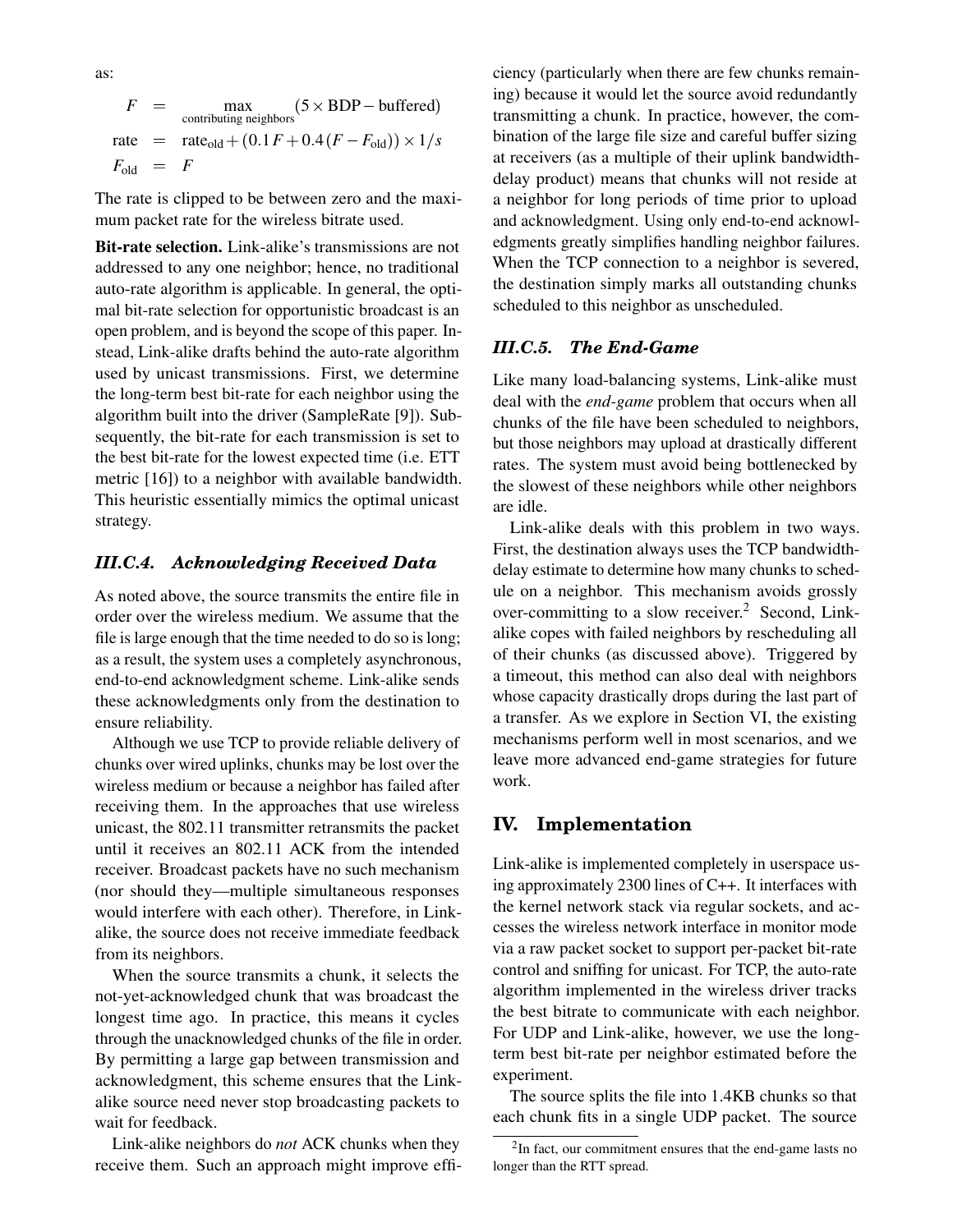assigns each chunk a unique sequence number that is used for acknowledgments and file reassembly. To cope with files larger than the amount of available memory, the Link-alike source keeps only a part of the file in its buffer, which it refills as the chunks are acknowledged by the destination.

# **IV.A. Neighbors**

Each neighbor maintains a bit vector of all sequence numbers to avoid storing and shipping redundant chunks. Whenever a chunk is received over the wireless UDP or ACKed over the TCP from the destination, the corresponding bit is set in the vector. ACKed packets are also evicted from the buffer. Further UDP receptions of that sequence number are discarded.

#### **IV.B. Capacity Estimation Implementation**

Neighbors report their buffer state information to the destination with each chunk they upload. This information contains the number of chunks currently stored in the neighbor's buffer and an estimate of the bandwidth-delay product (BDP) from the neighbor to the destination. The BDP is measured in chunks and is estimated using a getsockopt (SO\_SNDBUF) system call. The destination, in turn, attaches feedback information (Section [III.C.3\)](#page-5-0) to each ACK packet it sends to the source, so that the source can compute its broadcast rate.

# <span id="page-7-0"></span>**V. Understanding potential gains**

Before empirically evaluating Link-alike, we examine the potential benefit of an opportunistic wireless broadcast scheme for broadband link aggregation.

#### **V.A. System Model**

Our analytical model divides the network into two domains, the wireless and the wired. For simplicity, we assume that there are no shared bottlenecks in the wired domain and that the wireless transmitter operates on a fixed modulation (bit-rate) and power. The transmitter broadcasts each packet, after which any successful receiver can relay it to the recipient over its wired uplink. To find the maximum rate of unique packets that could be delivered to the destination, we use a specialized variant of the standard maximum flow problem.

In this flow formulation, the source can attempt to broadcast at most *B* units of flow (i.e., it is limited by the maximum rate of the wireless network). The source has a set of neighbors, *N*. Each neighbor  $i \in$ 

*N* is characterized by its uplink capacity  $u_i$  and the probability  $p_i$  that it receives a packet from the source. Because wireless losses might be correlated, each *set* of neighbors *K* also has a probability  $q_K$  that at least one node in *K* receives a transmission. (If all receivers are independent, then  $q_K = 1 - \prod_{i \in K} (1 - p_i)$ .)

# <span id="page-7-1"></span>**V.B. Opportunistic Capacity Bounds**

Let  $x_i$  be the rate of flow relayed by neighbor  $i$  to the ultimate destination. The total amount of flow sent can be formulated as a linear program (LP), whose objective is to maximize the total number of unique packets that can be delivered to the destination via the neighbors:

<span id="page-7-2"></span>
$$
\max \sum_{i \in N} x_i \tag{1}
$$

subject to:

*uplink limit* 
$$
0 \le x_i \le u_i
$$
  $\forall_{i \in N}$  (2)  
*redundancy limit*  $\sum_{i \in K} x_i \le B q_K$   $\forall_{K \subset N}$  (3)

The first limit simply says that no neighbor can transmit faster than its uplink capacity  $u_i$ . The second constraint encodes the fact that if multiple neighbors receive a packet via the wireless medium, it is only useful for *one* of them to send the packet to the destination.

There is one instance of the second constraint for each set of neighbors *K* (the number of these constraints may be exponential in the size of the neighborhood *N*). The total expected flow of unique packets that reach at least one of them is  $Bq<sub>K</sub>$  (the wireless bandwidth times the set reception probability). This value is the upper limit on the total amount of unique flow that can be delivered to the destination by *all* nodes in that set.

Note that this formulation does not include the uplink capacity of the source itself. This capacity simply augments the total throughput.

# **V.C. Unicast Capacity Bounds**

To understand the benefits that can be achieved by exploiting wireless broadcast, we compare the opportunistic capacity to that which could be achieved by having the source select a single, best forwarder for each packet [\[17\]](#page-13-16). In this case, the total flow through a neighbor *i* is limited both by that neighbor's uplink capacity  $u_i$  and the total wireless capacity at the source, *B*. If *z<sup>i</sup>* denotes the rate of packets sent to neighbor *i*, then the LP formulation is again to maximize the total flow sent through all neighbors:

<span id="page-7-3"></span>
$$
\max \sum_{i \in N} x_i \tag{4}
$$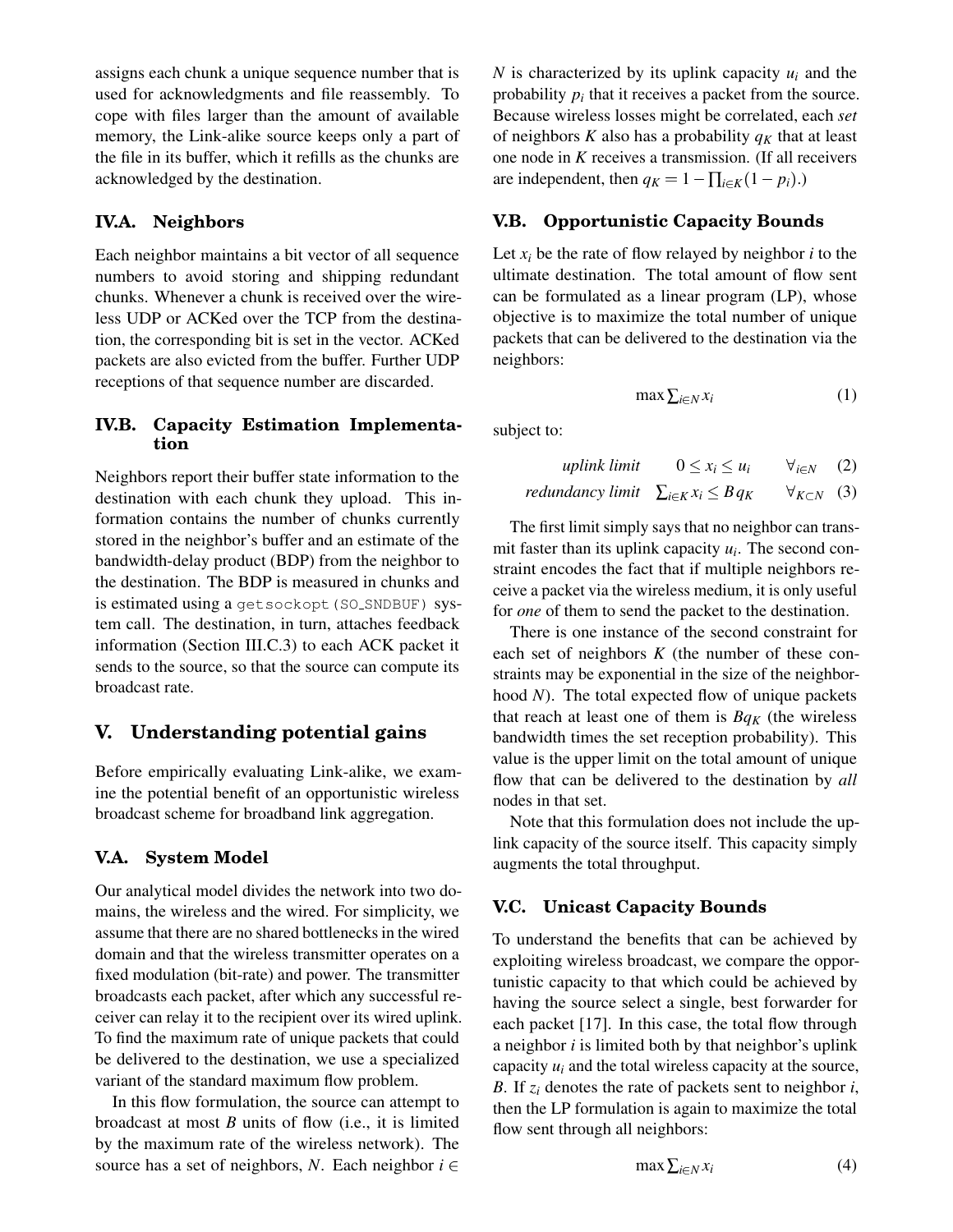subject to:

| uplink limit   | $0 \leq x_i \leq u_i$    | $\forall_{i\in N}$  | (5) |
|----------------|--------------------------|---------------------|-----|
| unicast limit  | $x_i \leq z_i p_i$       | $\forall_{i \in N}$ | (6) |
| wireless limit | $\sum_{i\in N}z_i\leq B$ |                     | (7) |

The first constraint again bounds the amount of flow sent by neighbor *i* to be smaller than its available capacity. The second constraint takes into account the effect of wireless losses on the amount of flow sent to neighbor *i* from the source. The neighbor can forward on its uplink the fraction  $p_i$  of  $z_i$  it receives from the source. The last constraint simply declares that the total amount of flow sent to all neighbors from the source must be smaller than the wireless capacity itself.

The LP formulation for unicast provides some insight on how to implement such a system in practice. Unlike the opportunistic formulation, this problem has a linear number of constraints that can be solved greedily by filling neighbors' capacities  $(x_i)$  in order of descending reception probability  $p_i$ . In practical terms, this means that the optimal strategy is to forward via the neighbor most likely to receive the packet who still has remaining capacity. sent by neighten it in the smalle than its available can<br>meatily meighton it of the smaller than its available can<br>meatily. The second constraint takes into account the<br>effect of wireless losses on the amount of flow sent

#### **V.D. Potential Capacity Gain**

Based on the formulation of Section [V.B](#page-7-1) the potential gain from opportunism depends greatly on the wireless bandwidth *B*, uplink speeds *u<sup>i</sup>* , and reception probabilities  $p_i$ . For simplicity, we examine the case when all neighbors have the same uplink capacity  $u_i = u$ , and all neighbors independently receive packets with probability  $p_i = p$ . In this restricted scenario, the capacity bounds become:

$$
\begin{array}{ll}\n\text{broadcast} & \min \left[ Nu, B \left( 1 - (1 - p)^N \right) \right] \\
\text{unicast} & \min \left[ Nu, Bp \right]\n\end{array}
$$

Figure [3](#page-8-0) explores the potential gain from opportunism, i.e., the ratio of the broadcast and unicast bounds, as a function of the available wireless bandwidth *B* and the reception probability *p*. Notice that the wired upstream capacity *u* is set to 1. Thus, varying the value of *B* allows us to explore the benefits one can reap as the wireless medium capacity increases in relation to that of the wired medium. Figure [3](#page-8-0) suggests three distinct operating regimes:

Wired-bottlenecked: As *B* increases, we eventually enter a region where the received wireless flow exceeds the neighbors' wired capacity. For example, in Figure [3,](#page-8-0) the line for  $N = 10$ ,  $p = 0.5$  when  $B = 20$ 



<span id="page-8-0"></span>Figure 3: Assuming wired uplink capacity,  $u_i = u = 1$  and probability of reception,  $p_i = p$ , the potential gain is always limited by  $1/p$  and converges to 1 as the available wireless bandwidth *B* increases.

building) deployment (ten neighbors) using a very high performance wireless network (e.g., 802.11n), since the wireless bandwidth is 20x that of the wired bandwidth. At this point, we expect  $B * p = 10$  units of traffic to arrive at the neighbors. If the total capacity available at the neighbors is  $N * u = 10$ , then additional wireless bandwidth would not increase traffic flow at the destination, since all broadband links are saturated. As a result, the gain at this point drops to 1. If wireless capacity is abundant, such that we can easily saturate the wired links, then opportunism provides little benefit.

Wireless-bottlenecked: When *B* is low, the potential gain from opportunism is  $(1 - (1 - p)^N)/p$ . In this case, opportunistic broadcast minimizes the bandwidth cost of delivering packets to the neighbors, who have excess wired capacity that can be used to then forward data to the destination. The gain from opportunism is larger when the loss rate is higher, since the system has nothing to gain from opportunism if all receivers perfectly hear every transmitted packet.

In-between: When *B* is not too low but not high enough to saturate the wired links, then the opportunistic gain reduces in response to increased wireless bandwidth availability (e.g., when  $10 \leq B \leq 20$  for  $N = 10, p = 0.5$ . The length of this region depends on the actual values for *N* and *p*. The reason behind the decrease in gain is that as the wireless bandwidth increases, unicast can be more successful at bridging the gap and utilizing a higher fraction of the available wired resources.

Practical wireless deployments have been shown to suffer from high loss rates [\[10\]](#page-13-22). Consequently, we believe that opportunism will play a significant role in actual deployments. This simplified analysis suggests that in wireless-bottlenecked topologies, opportunistic broadcasting can significantly improve throughput. In the next section, we evaluate whether these gains hold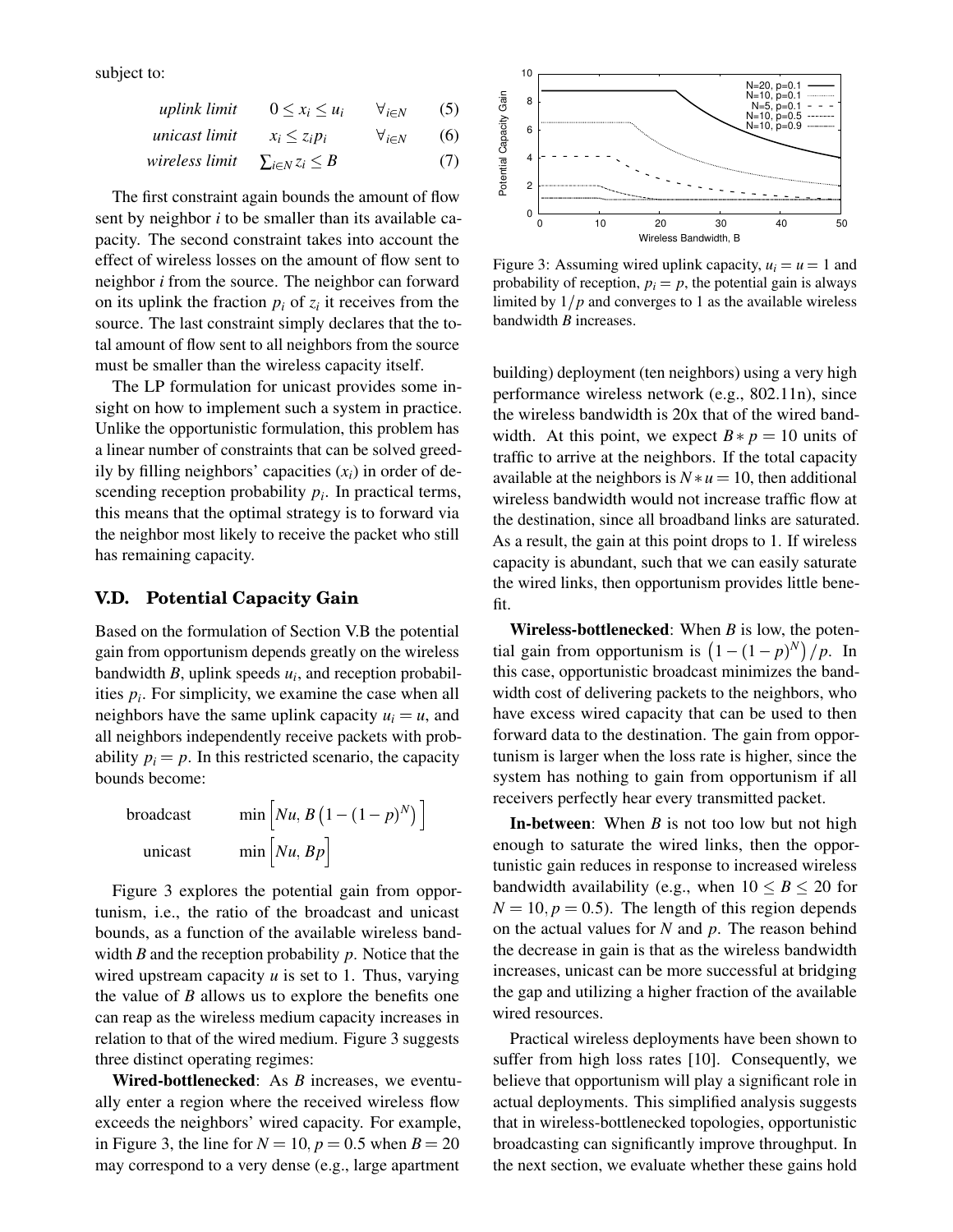| <b>Parameter</b> | <b>Setting</b>                |
|------------------|-------------------------------|
| one-way latency  | 25ms, 50ms, 75ms              |
| bandwidth        | 400 Kbps, 800 Kbps, 1200 Kbps |
| maximum queue    | bandwidth $\times$ 1s         |
| maximum burst    | 15 KB                         |

<span id="page-9-2"></span>Table 1: Parameters for the wired uplink shaping in our experiments. Whenever there is a choice, we pick a value at random with equal probability.

in practice as well as in theory.

# <span id="page-9-0"></span>**VI. Evaluation**

In this section, we use measurements from our wireless testbed to evaluate the performance of Link-alike. First, we validate our implementation against the theoretical capacity computed according to the framework developed in the previous section. Second, we compare the performance of Link-alike against that of the unicast schemes. Finally, we study how the throughput gain is affected by changing topological features (e.g., the channel, the number of nodes, etc.) that would vary widely in actual deployments. exprements. We measure there is a crose, we pick a value at  $\frac{1}{2}$ <br>
in practice as well as in theory.<br>
In practice as well as in theory.<br>
In practice as well as in theory.<br>
In practice as well as in theory.<br>
In this sec

### **VI.A. Testbed**

The testbed consists of 8 wireless nodes deployed on one floor of an office building. Each node is a small Soekris net4826 computer equipped with an Atheros 802.11a/b/g wireless card. These nodes and an additional machine that acts as the destination are connected to a 100 Mbps Ethernet switch. The wireless nodes run Linux 2.6.21 with the supplied Madwifi 0.9.4 drivers configured in ad-hoc (IBSS) mode (for TCP) or monitor mode (for UDP and Link-alike) in 802.11b $3$ 

To emulate residential connectivity, the traffic between the destination and the nodes is shaped using the Linux bandwidth  $(tbf)$  and latency (netem) shaping modules. To match the characteristics of residential Internet access we pick the parameters according to Table [1.](#page-9-2)

#### **VI.B. Methods**

In each experiment, we transfer one file to completion. The size of the file is scaled with the aggregate wired capacity so that each transfer lasts at least 1 minute.



<span id="page-9-3"></span>Figure 4: Observed experimental throughput compared to the theoretical prediction.

We assess the performance of the different distribution mechanisms in terms of two metrics: 1) overall throughput, defined as the number of unique chunks delivered per second to the destination, and 2) wireless cost per chunk, defined as the total amount of wireless "air-time" required for the file transfer divided by the number of chunks delivered via the neighbors. In the case of TCP, this includes both link-layer and endto-end retransmissions and acknowledgments. Both metrics include the overhead of TCP/IP packet headers.

The computation of the theoretical capacity is based on actual measurements and depends on the accurate computation of *B*,  $u_i$  and  $q_K$  (for the LP problems [\(1\)](#page-7-2) and [\(4\)](#page-7-3)). *B* can be easily computed as the number of chunks sent in the wireless medium per second.  $u_i$  is computed from the nominal bandwidth applied at the wired uplink shaper accounting for the TCP/IP headers. Finally,  $q_K$  is computed from the number of times a wireless transmission was received by at least one neighbor in set *K*. Note that, for increased accuracy, we do not assume that the bit errors are independent.

Finally, in order to explore a breadth of network configurations using a single network testbed, we vary four parameters of the network configuration. We quantify the individual performance gains of each resulting topology. The four parameters we vary are: (i) the number of nodes, (ii) the channel (among the 802.11b) orthogonal channels), (iii) the wired uplink capacity, and (iv) wired latency. We present below results from 200 runs that allow us to study the gains of Link-alike under a variety of conditions.

#### **VI.C. Capacity Bounds**

Before proceeding with the actual performance comparison, we first validate Link-alike's performance against the estimated potential gain from Section [V.](#page-7-0) Because the theoretical analysis did not include bitrate selection, we run only this experiment with a fixed bit-rate.

<span id="page-9-1"></span> $3$  Note that the special operating modes do not conflict with regular AP functionality since the driver supports software virtualization of the hardware NIC, a feature commonly exploited in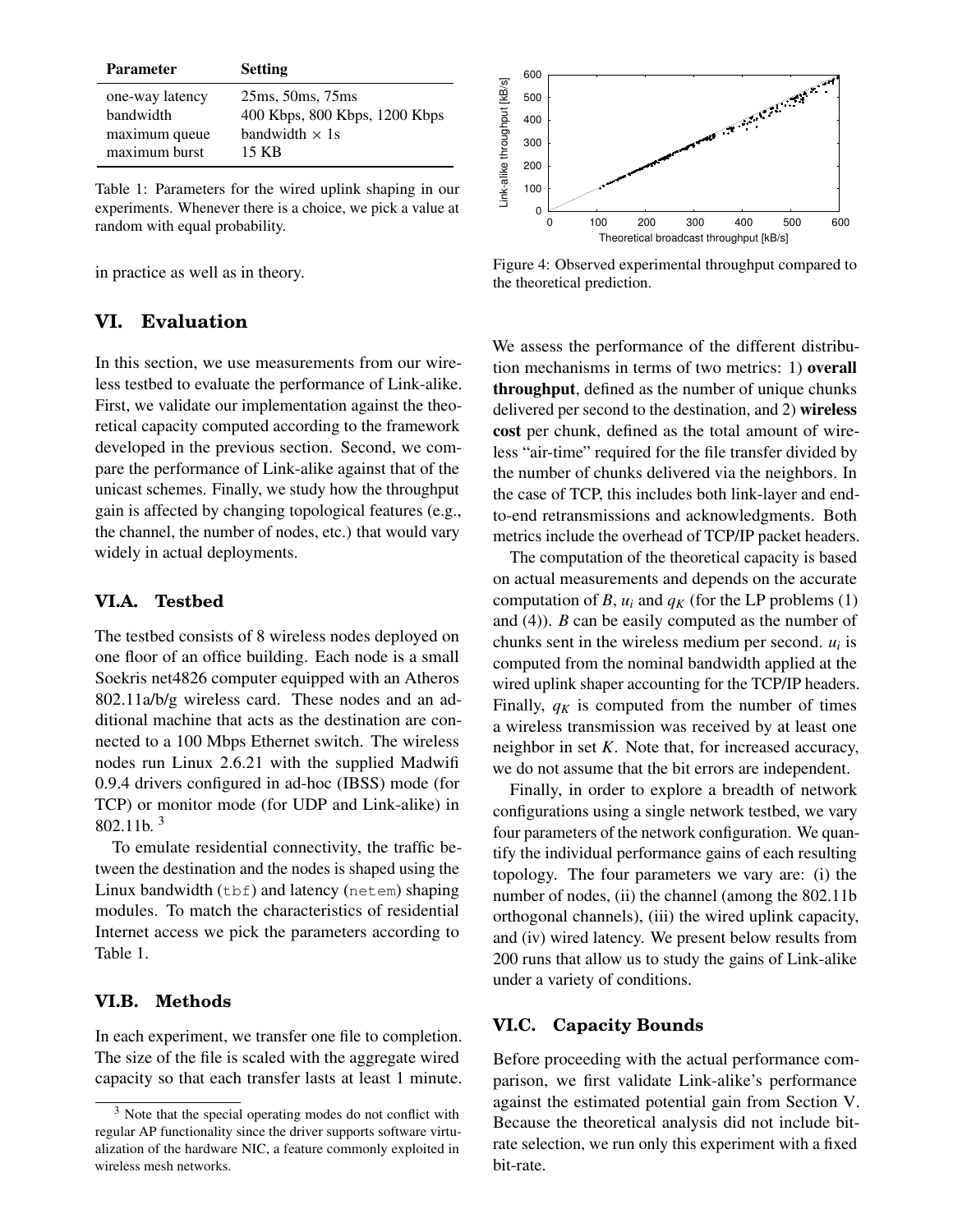

<span id="page-10-0"></span>Figure 5: The measured throughput of Link-alike versus TCP and UDP. Each point represents two back-to-back experimental runs with the same topology parameters.



<span id="page-10-1"></span>Figure 6: The CDF of the overall throughput gain of the three compared schemes against the source's wired uplink alone.

Figure [4](#page-9-3) shows that our implementation of Linkalike closely matches the throughput estimated using our model. In fact, 95% of the two hundred runs achieve 90% or more of the theoretical throughput.

### **VI.D. Broadcast Gain**

Next, we quantify the benefit of Link-alike in contrast to unicast. For each of the 200 network configurations, we perform a file transfer using TCP, UDP unicast and Link-alike, one immediately after another. Figure [5](#page-10-0) compares the three schemes in terms of overall throughput. Link-alike consistently outperforms both TCP and UDP. In addition, the percentage gain from Link-alike appears independent of the actual throughput value.

In Figure [6,](#page-10-1) we show the overall throughput gain of each scheme over using just the wired uplink of the source. The median throughput improvements are



<span id="page-10-2"></span>Figure 7: The CDF of the average wireless air-time per chunk delivered via neighbors.



<span id="page-10-3"></span>Figure 8: The plot shows the overall throughput gain of each scheme depending on the number of neighbors.

Link-alike. These results show the effectiveness of Link-alike's wireless-specific approach: through opportunistic broadcast, Link-alike provides 28% better throughput than UDP unicast, and through the combination of opportunism and avoiding poor TCP behavior in the lossy environment, it provides a 43% improvement over TCP. These improvements occur despite the broadcast approach having (at present) inferior bitrate adaptation than TCP unicast—the latter adjusts the bitrate for each packet using the state-of-the-art SampleRate algorithm, instead of using a fixed rate throughout the entire experiment.

Another important point in the comparison of Linkalike and the unicast approach is that the aforementioned performance benefits are associated with significantly reduced wireless costs. Figure [7](#page-10-2) shows the CDF of the wireless cost computed as the ratio of total wireless air-time consumed to the number of chunks delivered via neighbors. The transmission time of a 1500 byte frame at 5.5 Mbps with no retransmissions is 3.3ms. In our experiments, the median cost of a chunk sent using TCP is 8.7ms, which is 47% higher than the 5.9ms needed by Link-alike. Link-alike substantially reduces the amount of airtime required to successfully upload a file.

So far, we have looked at the statistical gains one should expect from Link-alike across a range of scenarios. In Figure [8,](#page-10-3) we break down those gains based on the number of neighbors assisting in the file distri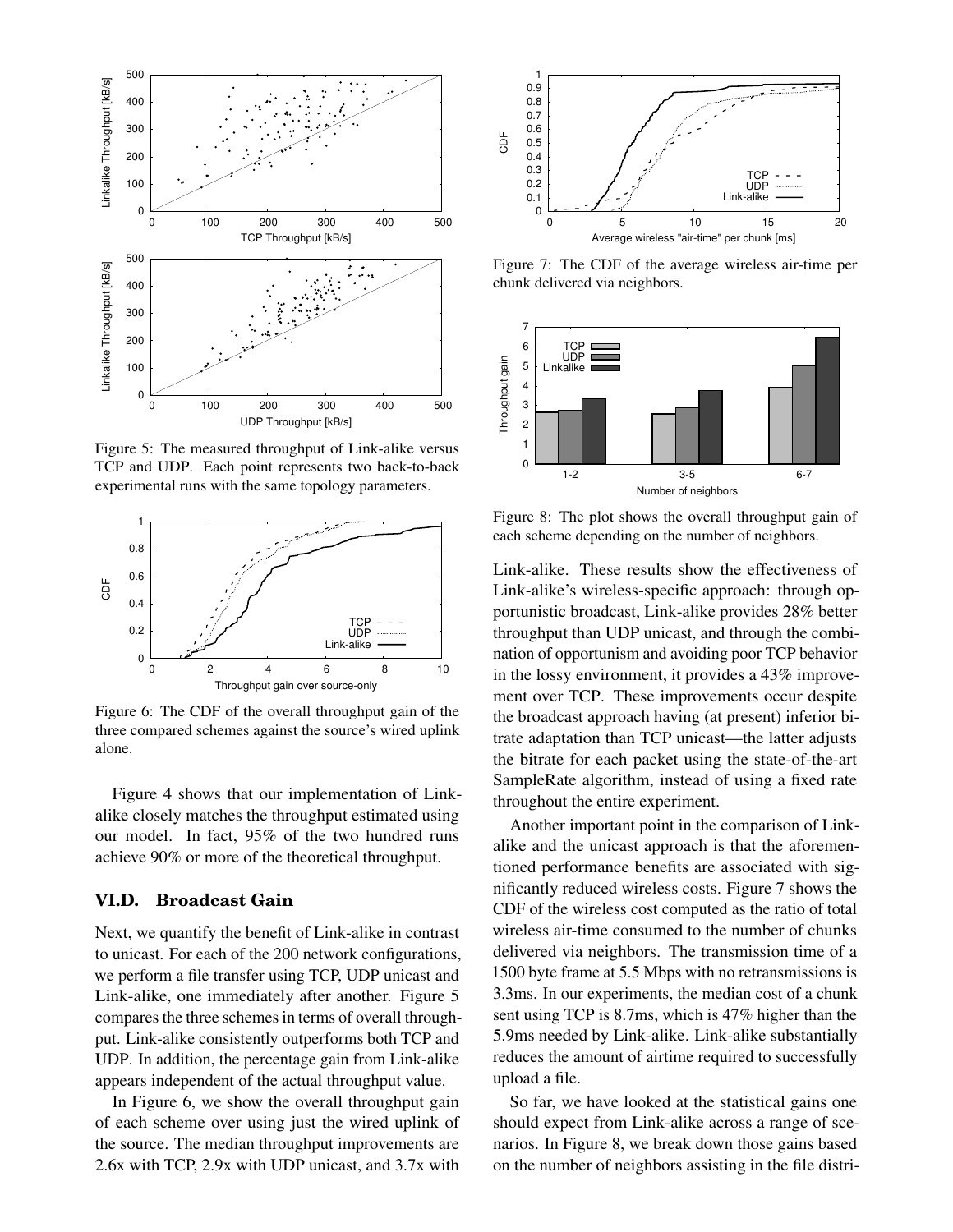bution. As expected from analysis, using more neighbors increases the throughput gain from Link-alike versus unicast. More neighbors provide more wired capacity, which means that the system is more wirelessbottlenecked, the regime in which Link-alike excels by opportunistically using *any* neighbor that correctly receives a chunk. In contrast, given limited wireless bandwidth, unicast can only saturate the top few neighbors with the highest link quality. TCP is even more limited by its congestion control algorithm and ends up using only a subset of the available neighbors.

# **VI.E. Opportunistic Failure Tolerance**

Opportunism in Link-alike not only leads to appreciable performance improvement and reduction in wireless cost, but has the potential to offer increased robustness in the presence of link and node failures. Each broadcast is forwarded by *any* neighbor selected by the central scheduler. Fluctuations in the number of available neighbors change the potential for throughput, but will not jeopardize the operation of Link-alike itself. We explicitly tested this scenario by randomly killing neighbor Link-alike processes and restarting them at a later time. Link-alike worked correctly and seamlessly: when new neighbors appeared, Link-alike opportunistically started using them; when neighbors disappeared, Link-alike stopped using them and rescheduled the appropriate blocks, effectively masking out any network failures.

# <span id="page-11-0"></span>**VII. Discussion and Future Work**

This section discusses several design decisions and challenges related to this work.

Incentives. Link-alike requires a number of nearby neighbors that are willing to participate in the system. However, user concerns about issues such as liability for illicit content uploaded across their access link may prevent broad adoption of systems such as Link-alike. One sign that this may not be an issue is the popularity of systems such as FON [\[3\]](#page-13-2), in which users provide guests access to their broadband connections. Similarly, the increasing popularity of community wireless networks [\[2,](#page-13-7) [4\]](#page-13-6) suggests that users are willing to share the wired connectivity in their neighborhood. Technical solutions that assign liability more appropriately [\[26\]](#page-13-27) may address many user concerns.

Wireless channels. Broadcast requires that the source and the neighbors operate on the same channel. This shared channel might therefore be highly congested. Moreover, extending the design to multi-source or

multi-hop scenarios means that the system will contend with itself for the wireless medium.

One simple approach to help alleviate this wireless contention is to use multiple radios. Each could operate on an independent channel, but at least one would use a common neighborhood-wide channel. As radios become cheaper, commodity access points may start shipping with multiple radios, or users may simply purchase two access points (one for use with Linkalike and one for in-house connectivity). A second radio is likely to cost less than a single month of highspeed broadband connectivity, making this option viable. BT's Home Hub addresses this issue by using a dedicated FON SSID; a similar solution could be used by Link-alike.

Security. The design presented above does not address security. We assume that the source and destination use standard end-to-end security techniques to achieve confidentiality and integrity if desired. These techniques allow for a threat model in which the neighbors and the network are untrusted. Note that the neighbors cannot perform a denial-of-service attack by dropping chunks. The transfer is opportunistic; if the neighbors drop packets, the source itself will eventually just ship all of the chunks over its own upstream link.

Sending chunks through untrusted neighbors does, however, leak some information. For example, the neighbors may discover both the destination and size of transfers. Note that recent studies [\[25\]](#page-13-28) have shown that wireless networks leak significant amounts of similar information even when using encryption and not using Link-alike.

The system design presented above assumes that the source can broadcast chunks to neighboring access points. If these access points use wireless security mechanisms such as WEP or WPA, the source will not be able to communicate with them. A potential solution is to share a "Link-alike key" among neighbors in one of the additional WEP key slots in each access point, to concurrently permit both WEP and non-WEP access, or to use a separate access point for Link-alike.

Common neighborhood scenarios. Link-alike's ability to improve upload depends on the number of neighbors, wireless link bandwidth, wireless packet loss rates and wired network bandwidth. An obvious question is whether Link-alike performs well in the conditions observed in current neighborhoods.

Although a detailed evaluation of wireless network conditions is beyond the scope of this paper, we did perform a small scale measurement study. We asked 30 people to collect wireless connectivity measurements from inside their homes. They recorded the wire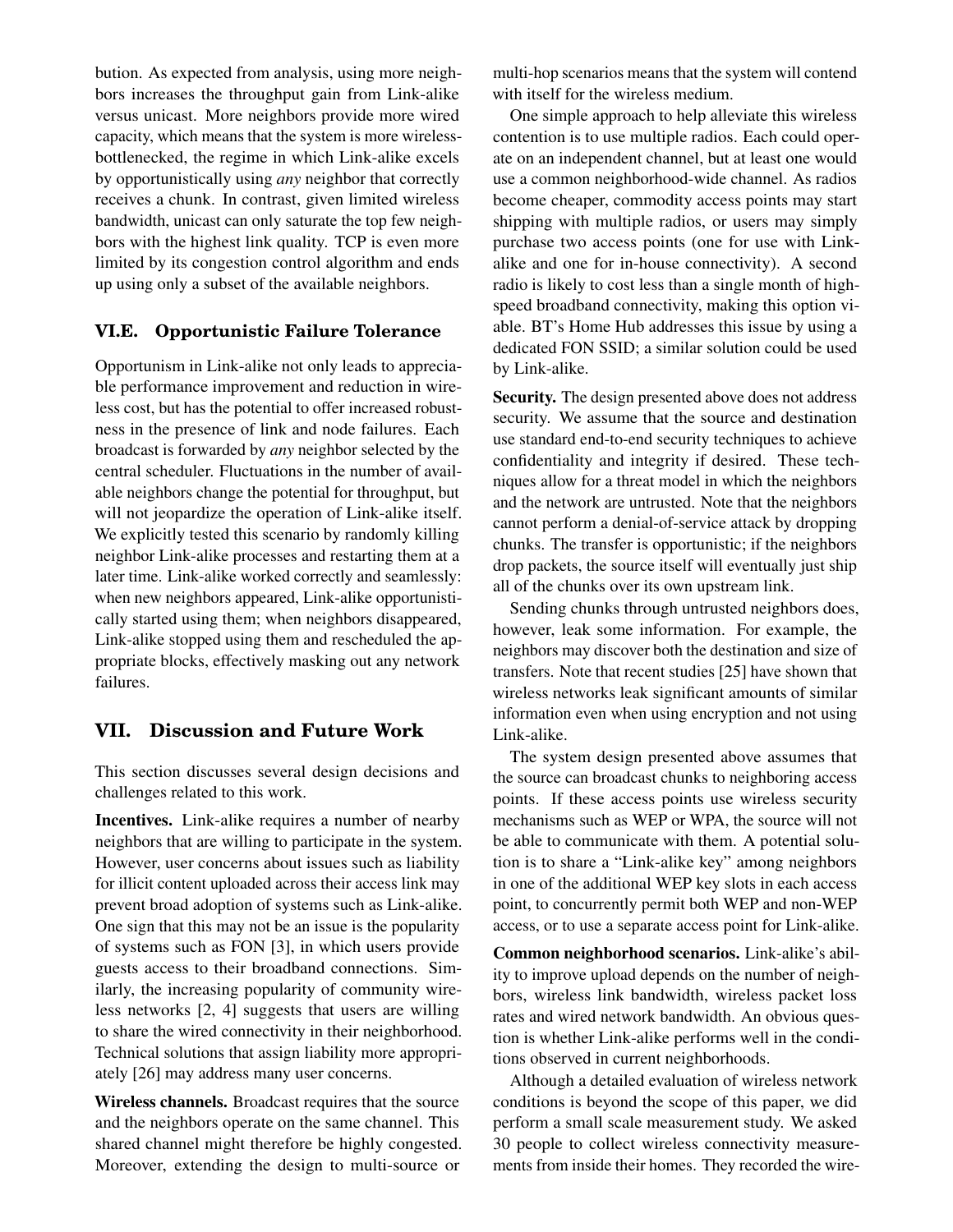less neighborhood information (AP id, signal strength, noise level, RSSI, etc.), every second for ten minutes (typical NetStumbler output). The users lived in both rural and urban areas, in houses and apartments. This initial collection shows that in today's neighborhoods, a home AP may be able to reach between 0 and 31 different APs at a variety of link qualities. Only rarely was a neighbor's AP available at the highest transmission rate. The average number of APs within reach was 5-6. While limited in scope, this study confirms the existence of high-density wireless neighborhood environments that enable Link-alike to facilitate higher capacity uploads. In addition, based on the collected measurements, we expect loss rates in such environments to vary greatly, which is one of the scenarios in which Link-alike provides the most performance benefit. Finally, the wired network bandwidth numbers used in our evaluation were based on typical DSL configurations in the United States.

A related concern is that technology trends will change neighborhood connectivity such that Link-alike may no longer be effective. For example, 802.11n promises speeds up to 200 Mbps and improved range. Similarly, several companies have begun to provide fiber-optic connections to the home (e.g., Verizon's FIOS) that offer an order-of-magnitude improvement in upload speeds (e.g., 5–10 Mbps). As shown in Figure [3,](#page-8-0) the techniques presented in this paper are still useful as long as the ratio between the wired and wireless bandwidth remain high enough.

Backward compatibility. Our design for aggregating broadband connections via wireless is specific to whole-file transfer where pieces of the file can arrive out-of-order. Limiting the design to this context allows each neighbor to establish independent TCP connections to the destination machine. Thus, each neighbor traverses any NAT or firewall that it is behind, as usual, to reach the destination and deliver the data. The destination runs a user-level file transfer application to receive these TCP connections puts the file back together, but no kernel or TCP-level stream re-assembly is necessary.

Our current focus with Link-alike is understanding the potential gains from aggregation. To do so, we deliberately focused on bulk file transfer and permitted the requirement that the server participate in the protocol.

Shared bottlenecks and Acceptable Use Policies. There are two concerns about using Link-alike with commercial ISPs. First, cable modem connections (unlike DSL) may share the same trunk line to the ISP. Two neighbors might thus share the same limited trunk capacity, rendering Link-alike ineffective. In practice, however, cable modem devices rate-limit connections more aggressively than the limited trunk bandwidth. This issue of rate-limiting, however, brings up a more important point: acceptable use policies.

Many consumer ISP user agreements prohibit users from selling or even giving away their network bandwidth. We note two encouraging trends in this area: First, many smaller ISPs (e.g., Speakeasy) permit users to re-use their capacity. Second, some larger ISPs (e.g., British Telecom) have drafted policies to explicitly permit users to participate in Wi-Fi sharing services [\[5\]](#page-13-4).

Multi-source. Link-alike was designed and evaluated for a single source. We also plan to explore the challenges that arise in multi-user environments. These scenarios are complicated both by the potential for wireless collisions and by the opportunity to use neighbors as helper nodes for more than one source. Providing fairness in these environments may be particularly difficult.

Multi-hop. While Link-alike offers significant benefits in high density scenarios, we expect that it could also lead to appreciable gains even in less dense networks. In this case, however, helper nodes will need to decide whether to forward or drop a packet, but also whether they should re-broadcast it to neighbors that are more than one hop from the source.

Downloads. Our design focused on uploading data from the neighborhood to an Internet server. Aggregating broadband connections may also improve the speed of network downloads. Opportunistic broadcast, however, is less likely to be useful in such settings since there is exactly one node that desires the downloaded data and speeding up downloads is less critical due to the highly asymmetric nature of most broadband links.

# **VIII. Conclusion**

Link-alike is a simple and robust protocol that uses opportunistic broadcast to exploit wireless diversity in neighborhood networks and enable services that require higher upstream capacity through the aggregation of multiple broadband links. Link-alike is tailored to the specific challenges of neighborhood wireless: it takes advantage of wireless broadcast to avoid unnecessary retransmissions, it provides a novel broadcast rate adaptation algorithm to make efficient use of the wireless and avoid the problems of TCP performance on lossy links, and its design shifts small control packets away from the wireless medium to the relatively free wired downlinks.